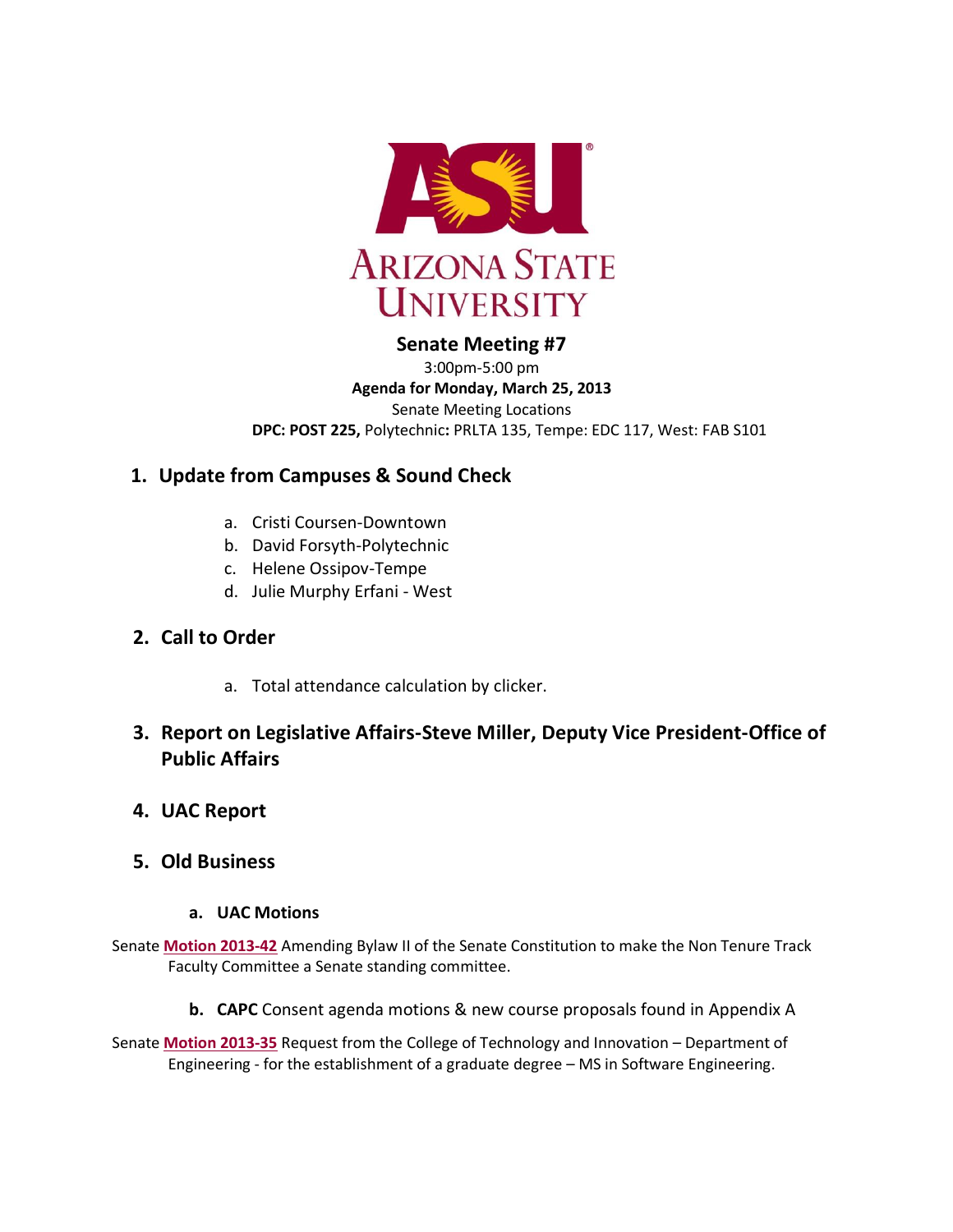- Senate **[Motion 2013-36](http://usenate.asu.edu/node/4492)** Request from the College of Technology and Innovation Department of Engineering - for the establishment of a graduate degree – MS in Information Technology.
- Senate **[Motion 2013-37](http://usenate.asu.edu/node/4493)** Request from the College of Technology and Innovation Morrison School of Agribusiness and Resource Management – for the establishment of a graduate degree – PhD in Agribusiness and Resource Management.
- Senate **[Motion 2013-38](http://usenate.asu.edu/node/4494)** Request from the Ira A. Fulton Schools of Engineering School of Computing, Informatics, and Decision Systems Engineering– for the establishment of a graduate certificate – Lean Six Sigma Black Belt.
- Senate **[Motion 2013-39](http://usenate.asu.edu/node/4495)** Request from the New College of Interdisciplinary Arts and Sciences School of Humanities, Arts and Cultural Studies – for the name change of an undergraduate degree – from BA in Religion and Applied Ethics– to BA in Philosophy, Religion and Society.
- Senate **[Motion 2013-40](http://usenate.asu.edu/node/4496)** Request from the New College of Interdisciplinary Arts and Sciences School of Humanities, Arts and Cultural Studies – for the name change of an undergraduate degree – from BA in Integrated Studies – to BA in Interdisciplinary Arts and Sciences.
- Senate **[Motion 2013-41](http://usenate.asu.edu/node/4497)** Request from the School of Sustainability for the establishment of a graduate degree – Executive Masters for Sustainability Leadership.

# **6. New Business**

# **a. CAPC Motions**

- Senate **[Motion 2013-43](http://usenate.asu.edu/node/4512)** Request from the Herberger Institute for Design and the Arts–Office of the Dean for the establishment of a graduate certificate- Socially Engaged Practice in Design and the Arts
- Senate **[Motion 2013-44](http://usenate.asu.edu/node/4513)** Request from the Herberger Institute for Design and the Arts–School of Theatre and Film -for the establishment of an undergraduate certificate- Arts Entrepreneurship
- Senate **[Motion 2013-45](http://usenate.asu.edu/node/4514)** Request from the Herberger Institute for Design and the Arts–for the reorganization of an academic unit- Merger of the School of Theatre and Film and the School of Dance - into the School of Film, Dance and Theatre
- Senate **[Motion 2013-46](http://usenate.asu.edu/node/4515)** Request from the Herberger Institute for Design and the Arts–for the establishment of an undergraduate certificate- Socially Engaged Practice in Design and the Arts
- Senate **[Motion 2013-47](http://usenate.asu.edu/node/4516)** Request from the College of Technology and Innovation– School of Engineering– for the establishment of an undergraduate degree- BS in Manufacturing Engineering
- Senate **[Motion 2013-48](http://usenate.asu.edu/node/4517)** Request from the College of Health Solutions; College of Liberal Arts and Sciences for the change in an academic unit-Department of Speech and Hearing Science from the College of Liberal Arts and Sciences to College of Health Solutions

# **Appendix B - CAPC Information Items only**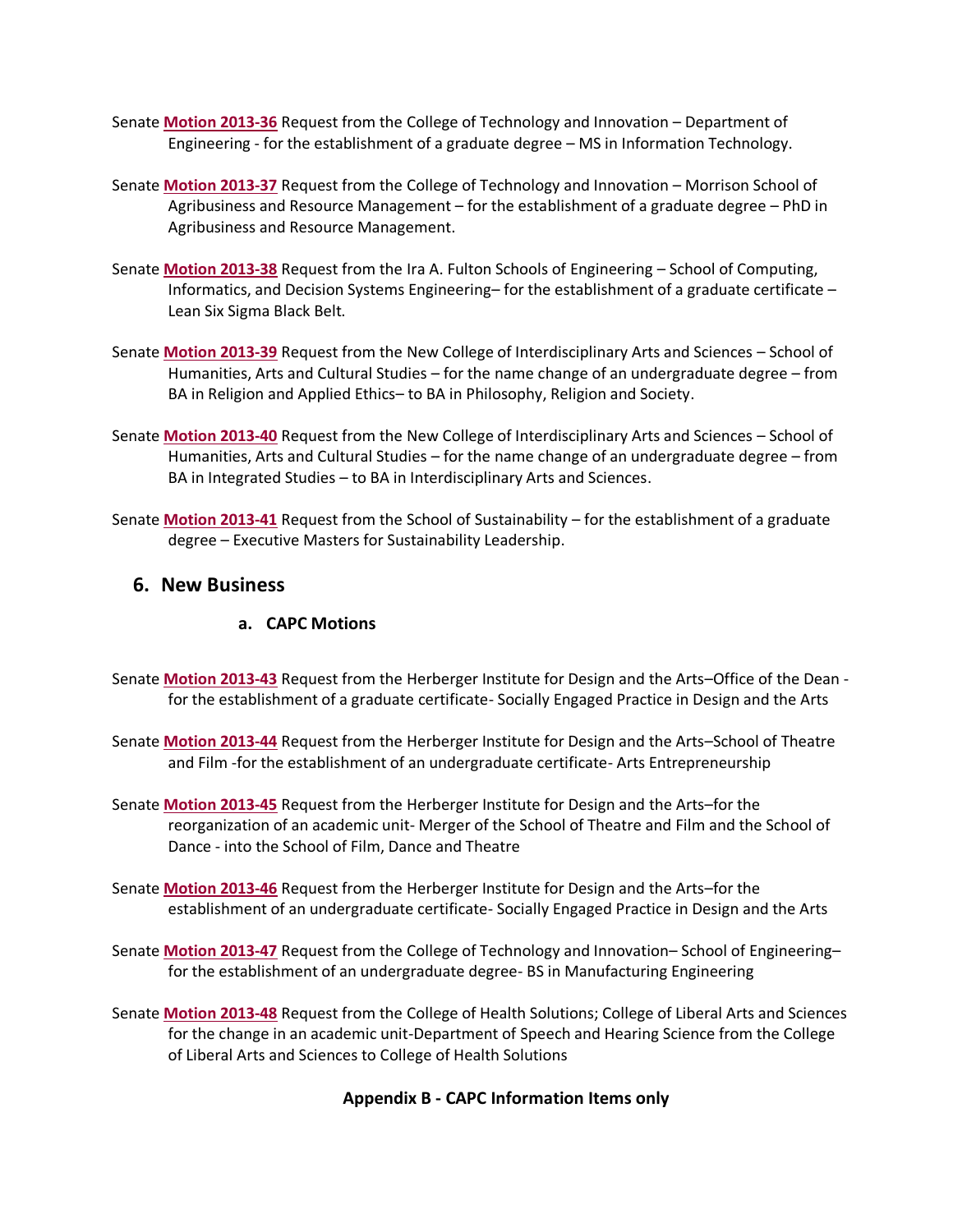# **7. Committee Reports**

- a. Committee on Committees-Chris Kyselka
- b. Personnel Committee-Brad Armendt
- c. Non Tenure Track Committee-David Forsyth
- d. Task Force on the Constitution and Bylaws- Chouki El Hamel

# **8. Open Forum**

**9. Adjournment**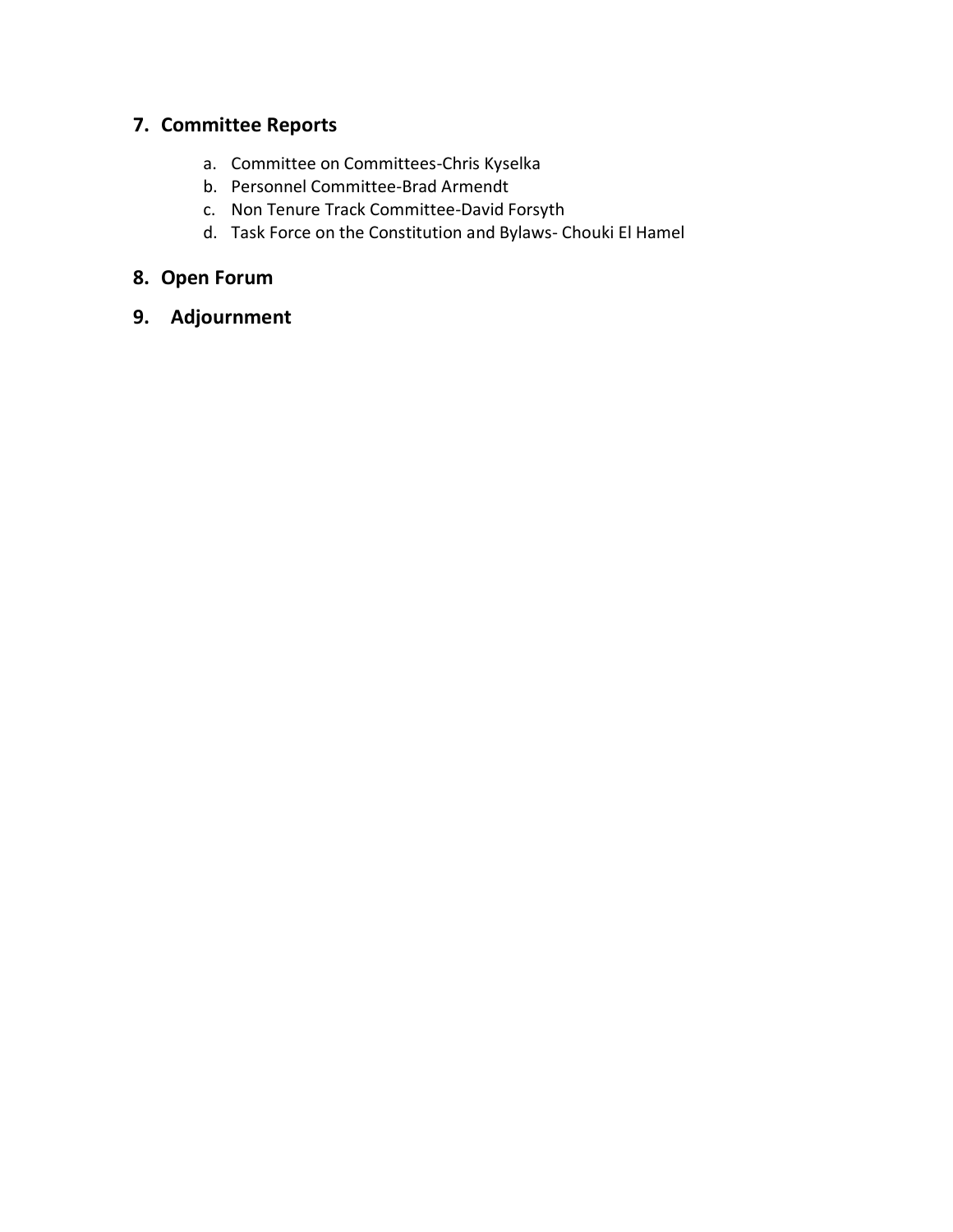# **Appendix A CAPC New Course Proposals**

| <b>AIS</b> | 320 | American Indian Philosophies and World Views                   |
|------------|-----|----------------------------------------------------------------|
| AME        | 532 | Creating by Algorithm                                          |
| AME        | 530 | <b>Experiential Media Methodology and Theory I</b>             |
| AME        | 531 | <b>Experiential Media Methodology and Theory II</b>            |
| AME        | 533 | Realtime Data Analysis and Pattern Recognition for Interaction |
| AMT        | 170 | <b>Introduction to Unmanned Aircraft Systems</b>               |
| AMT        | 270 | <b>Unmanned Aircraft</b>                                       |
| <b>AMT</b> | 470 | Unmanned Aircraft Payloads, Sensors, and Control Stations      |
| <b>AMT</b> | 370 | <b>Unmanned Aircraft Systems</b>                               |
| ASB        | 375 | <b>Environmental Anthropology</b>                              |
| <b>BIO</b> | 425 | Marine Ecology and Conservation                                |
| <b>BIO</b> | 347 | Science and Social Change                                      |
| <b>BLE</b> | 597 | Capstone                                                       |
| <b>CEE</b> | 545 | Hydrology                                                      |
| CHI        | 509 | Methods of Research in Chinese Applied Linguistics             |
| <b>CIS</b> | 365 | <b>Business Database Systems Development</b>                   |
| <b>CON</b> | 384 | <b>Environmental Aspects of Heavy Construction</b>             |
| <b>CON</b> | 430 | <b>Facilities Operations and Maintenance</b>                   |
| <b>CON</b> | 530 | <b>Facilities Operations and Maintenance</b>                   |
| <b>CON</b> | 487 | <b>Heavy Construction Project Management</b>                   |
| <b>CON</b> | 457 | Principles of Leadership for Project Managers                  |
| <b>CON</b> | 557 | Principles of Leadership for Project Managers                  |
| <b>CON</b> | 454 | <b>Trenchless Construction Methods</b>                         |
| <b>CRJ</b> | 413 | Forensics                                                      |
| <b>CRJ</b> | 404 | Juvenile Delinquency                                           |
| <b>CRJ</b> | 405 | Neighborhoods and Crime                                        |
| <b>CRJ</b> | 409 | <b>Police Accountability</b>                                   |
| <b>CRJ</b> | 526 | Theories of Crime Causation                                    |
| <b>CRJ</b> | 403 | Victims and the Criminal Justice System                        |
| <b>ECN</b> | 423 | <b>Economics of Education</b>                                  |
| <b>ECN</b> | 455 | <b>Health Economics</b>                                        |
| EGR        | 306 | Automotive Systems Project I                                   |
| EGR        | 316 | Automotive Systems Project II                                  |
| EGR        | 304 | <b>Electrical Systems Project I</b>                            |
| <b>EGR</b> | 314 | <b>Electrical Systems Project II</b>                           |
| EGR        | 310 | <b>Environmental Systems Project I</b>                         |
| <b>EGR</b> | 312 | <b>Environmental Systems Project II</b>                        |
| <b>EGR</b> | 308 | Manufacturing Systems Project I                                |
| <b>EGR</b> | 318 | <b>Manufacturing Systems Project II</b>                        |
| EGR        | 303 | Mechanical Systems Project I                                   |
| EGR        | 313 | Mechanical Systems Project II                                  |
| EGR        | 315 | Robotic Systems Project II                                     |
| EGR        | 305 | Robotics Systems Project I                                     |
| <b>GER</b> | 441 | <b>Fairy Tales</b>                                             |
|            |     |                                                                |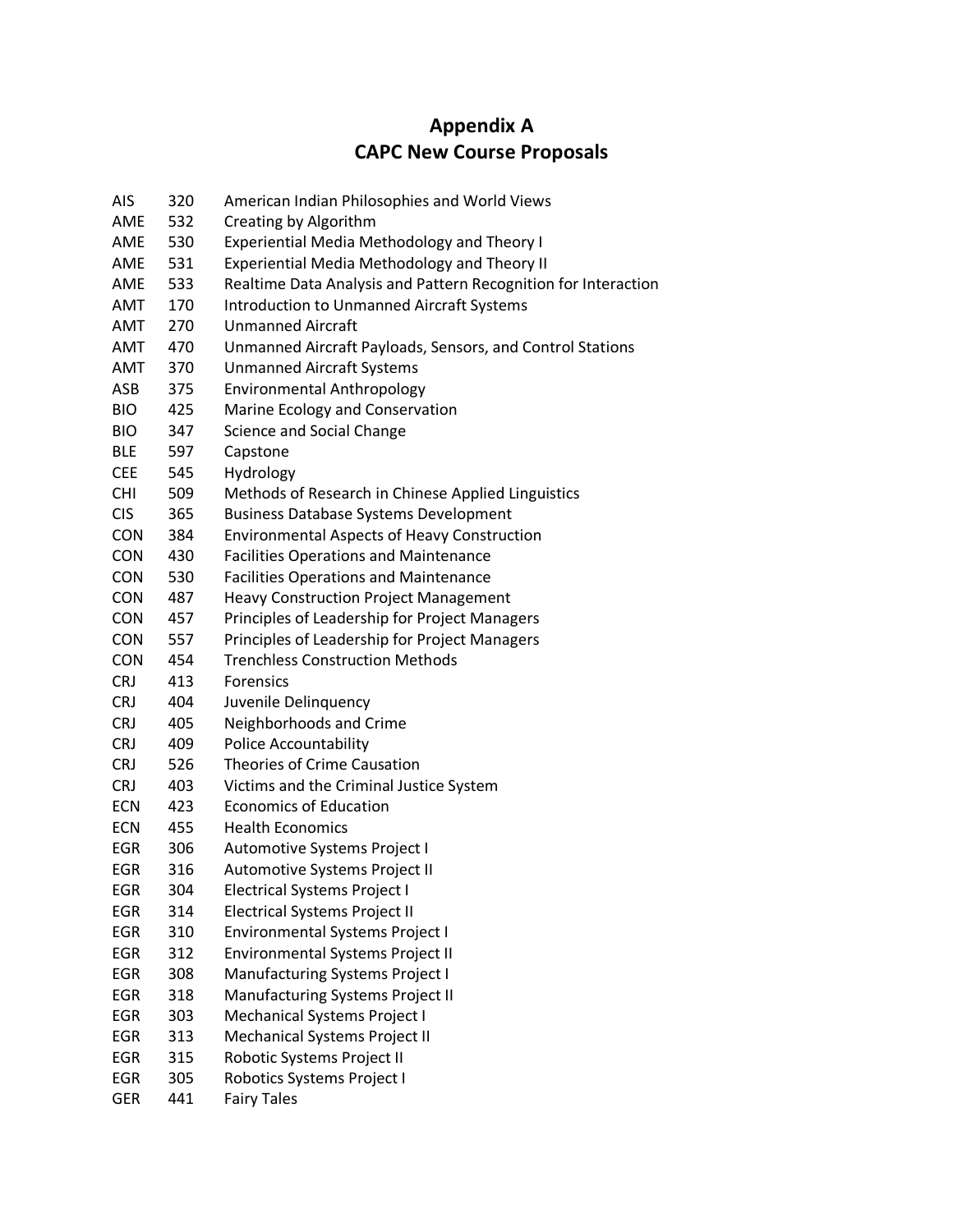- HCR 551 Clinical Research Monitoring HCR 574 The Institutional Review Board (IRB) and Human Research HEB 316 Literary Readings of the Hebrew Bible IEE 412 Introduction to Financial Engineering LAW 585 Comprehensive Patent Practice LAW 530 Fundamentals of Contract Law LAW 582 Patent Drafting MTE 485 Teaching Standards-Based Middle and High School Mathematics NLM 605 Nonprofits, Law and Society PHI 338 Metaethics REL 407 Proseminar - Capstone REL 406 Proseminar - Research Methods SGS 360 Cultural Aspects of Globalization SPE 565 Behavior Change Systems STP 501 Theory of Statistics I: Distribution Theory STP 502 Theory of Statistics II: Inference
- WPC 201 Business Student Development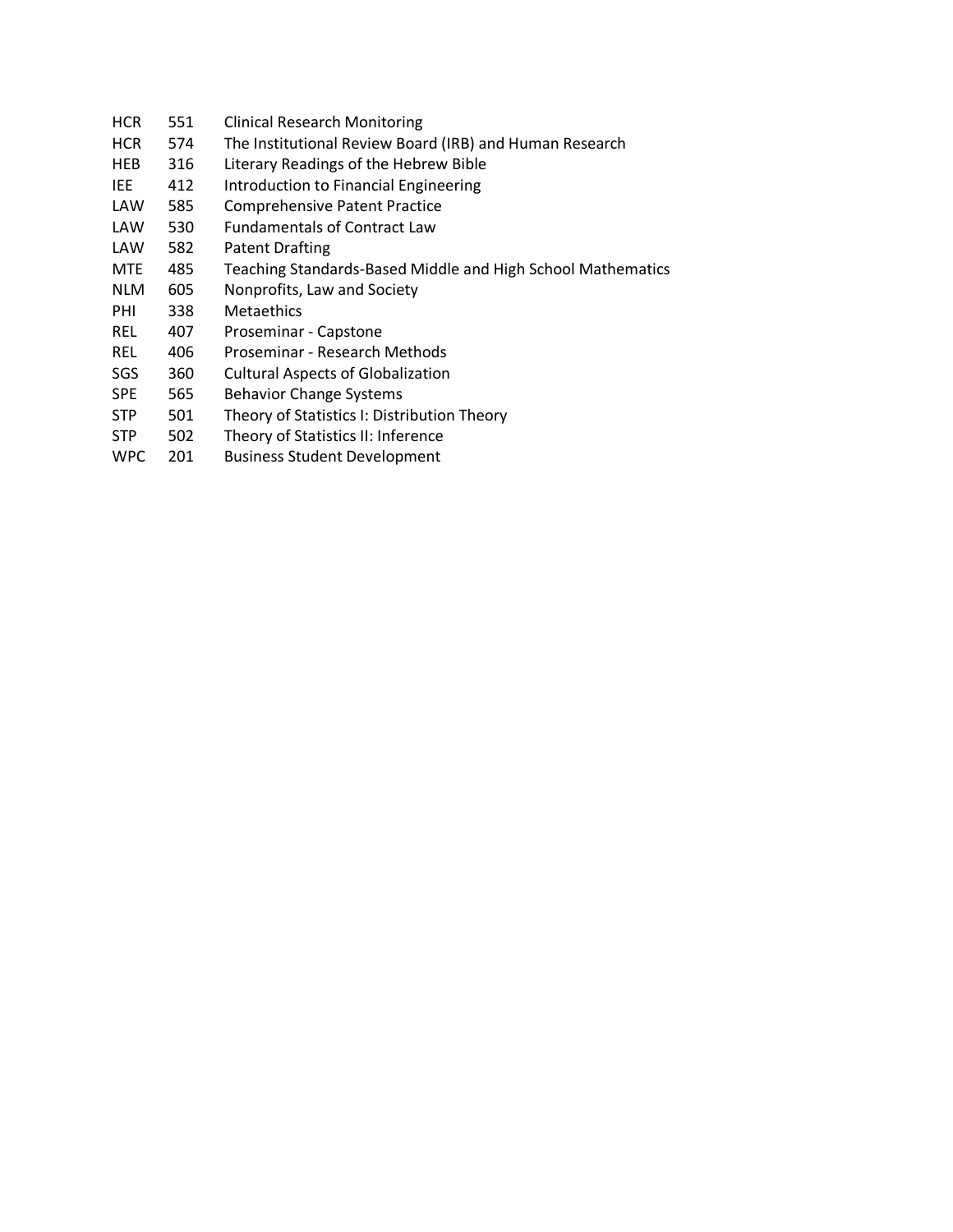# **Appendix B CAPC Information Items**

On March 28, 2013, the Curriculum and Academic Programs Committee will recommend approval of the following:

# **W. P. Carey School of Business**

*Department of Management*  Disestablishment of an undergraduate concentration BS in Management (Entrepreneurship)

# **Herberger Institute for Design and the Arts**

*School of Music*  Establishment of a graduate concentration Master of Music in Performance (Conducting)

# **Herberger Institute for Design and the Arts**

*School of Theatre and Film* Establishment of a graduate concentration Master of Fine Arts in Theatre (Arts Entrepreneurship and Management)

# **College of Public Programs**

*School of Public Affairs* Establishment of an undergraduate concentration BS in Public Service and Public Policy (Health Policy)

# **Sandra Day O'Connor College of Law**

*Sandra Day O'Connor College of Law* Establishment of a graduate concentration Master of Legal Studies in Legal Studies (Patent Practice)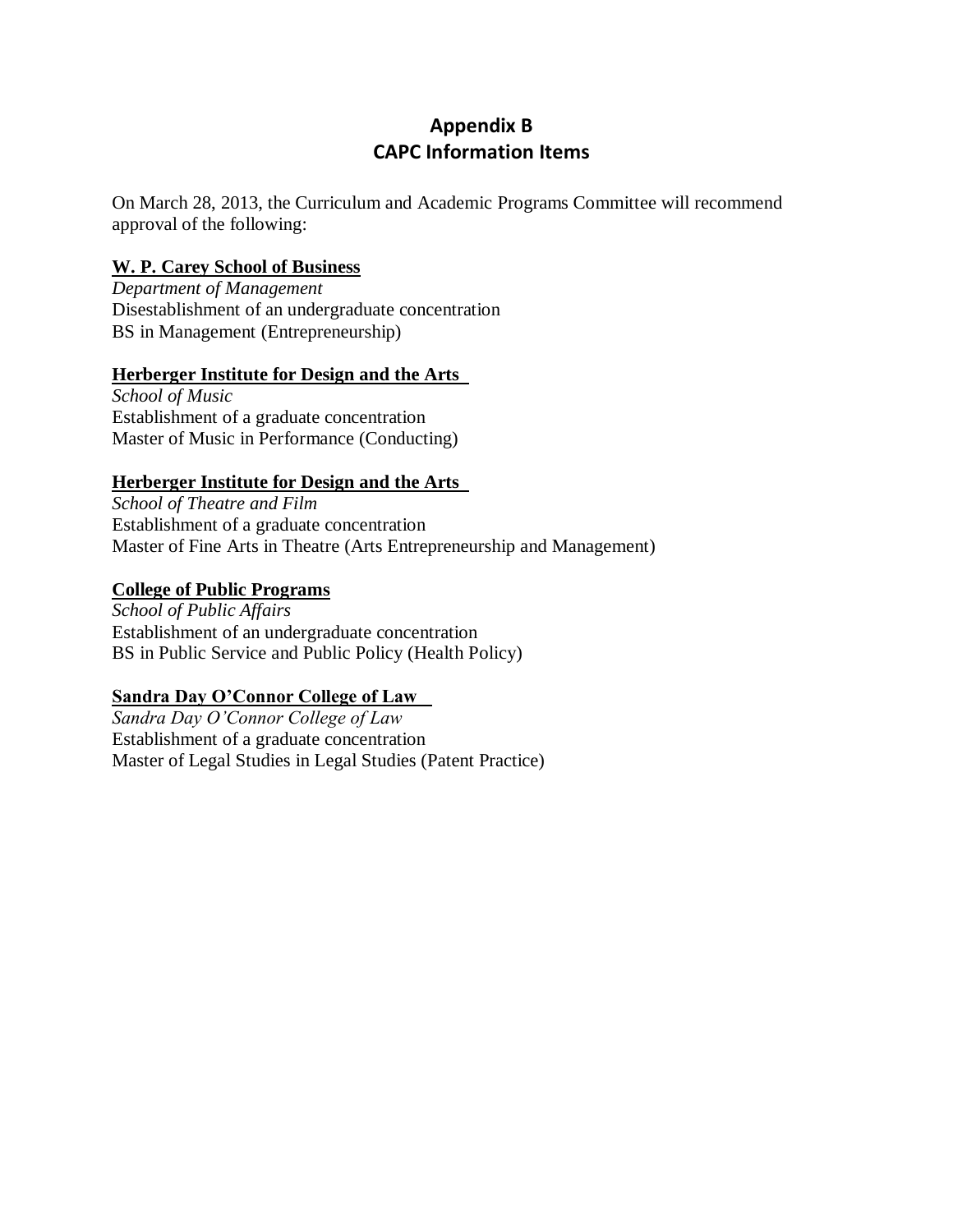*For Senate meeting use only, official versions of all motions are found online at the Senate website* **Old Business to Follow** 

**ARIZONA STATE UNIVERSITY Second Reading UNIVERSITY SENATE SPRING 2013**

### **Senate Motion # 2013-42**

| <b>Motion Introduced by:</b> | University Academic Council                                                                                                              |
|------------------------------|------------------------------------------------------------------------------------------------------------------------------------------|
| Date of First Reading:       | February 18, 2013                                                                                                                        |
| Date of Second Reading:      | March 25, 2013                                                                                                                           |
| <b>Title of Motion:</b>      | Amending University Senate Bylaw II to reflect the newly formed<br>Non Tenure Track Faculty Committee as a Senate Standing<br>Committee. |

#### **Action Requested:**

Change University Senate Bylaw II to indicate that the Non Tenure Track Faculty Committee will now be an official senate standing committee. Included in this change will be the charge, function and membership requirements of this committee which are noted in detail below.

#### **Rationale:**

One of the formal recommendations made by the Non Tenure Track Task Force in Senate Motion [2012-18](http://usenate.asu.edu/NTTmotion) was that a Non Tenure Track Faculty standing committee be developed within the University Senate. The official wording of this request taken from Senate Motion 2012-18 is as follows:

*"That the University Senate establishes a standing committee, NTT Policy Committee, to address concerns and make recommendations to the UAC regarding NTT faculty issues."*

Provost Phillips in her response to the forming of this NTT standing committee as requested by Senate Motion 2012-18 responded by saying, *"it is not my position to comment on such internal senate matters."*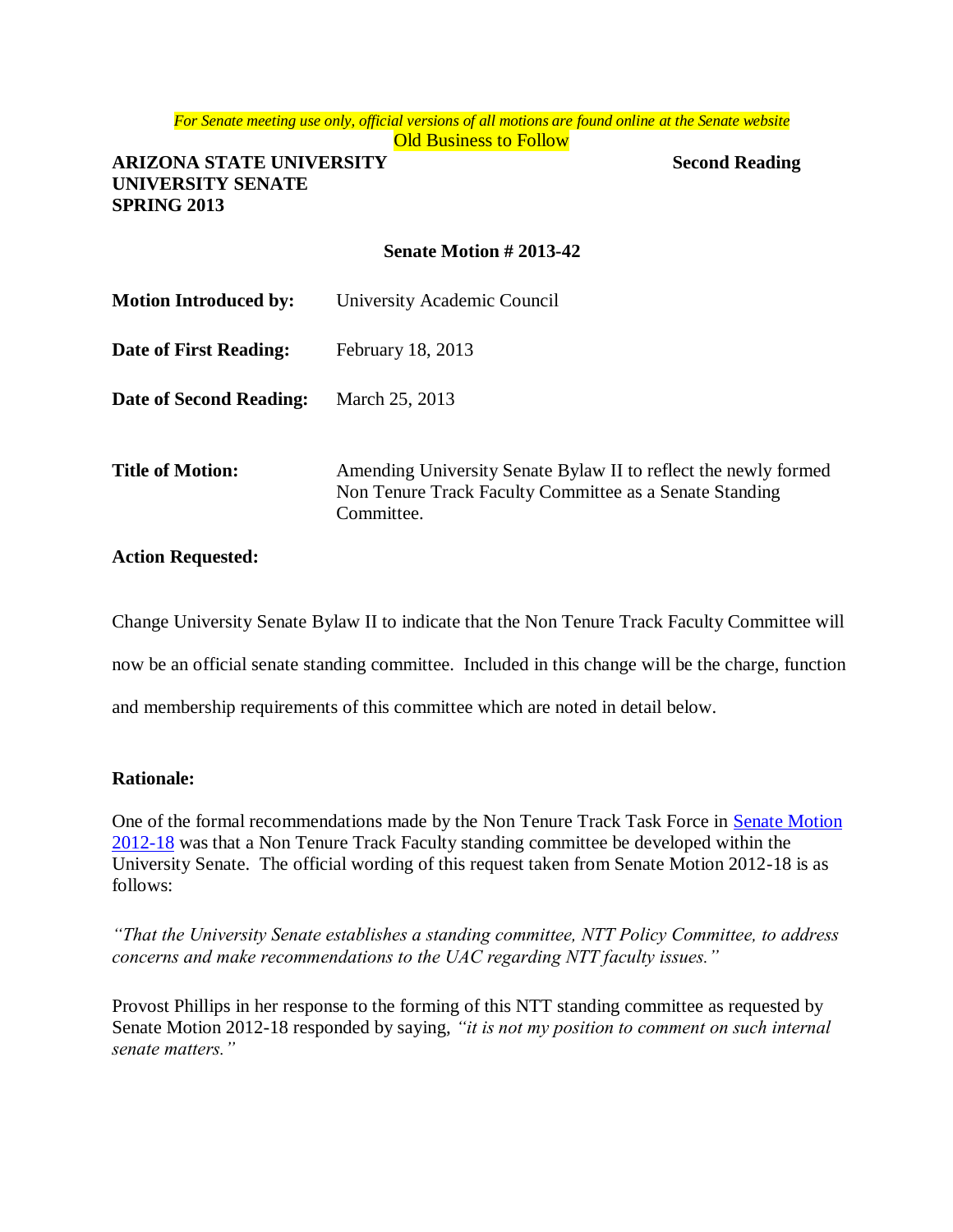# **If approved by the Senate, the following information will be inserted into Bylaw II of the constitution in the following locations**

# **Proposed Language Below**

**Bylaw II B, 1, c, 2: Insert:** Non Tenure Track Faculty Committee

# **Bylaw II, 9, b: Insert:**

- b. Non-Tenure Track Faculty Committee
	- 1. Membership
		- a. *Elected*: Nine senators elected shall be elected by the Senate, including two each from the Tempe, West, Polytechnic, and Downtown Phoenix campuses, at least one of whom will be a non-tenure track or academic professional faculty member. Senators will cast votes only for the nominees from their own campus. The remaining members of this committee may be either tenured, tenure track or nontenure track faculty or academic professionals of any rank, who are members of the academic assembly. The at large member shall be a member chosen at large from any campus of the University.
		- b. *Ex officio:* The university president, the executive vice president and provost of the university, the executive vice president and chief financial officers of the university, and the chair of the UAC or their designees.
		- c. The term of elected members shall be two years. One half of the elected members shall be replaced each year.
	- 2. Purpose and function

To serve in an advisory capacity in the study, clarification, and formulation of policy and procedures in areas affecting the university, including:

- a. To provide a mechanism for non-tenure track faculty to advocate for issues that specifically impact this group of colleagues and their mission for the University.
- b. To identify any issues (past, present, or future) that need to be addressed, and then,
- c. Using a sound methodology, to collect the essential information to formulate a position, draft appropriate resolutions with supporting documentation, and
- d. To report its research and recommendations at least annually and from time to time as may be necessary, to the UAC for presentation to the ASU Senate as policy recommendations or action items, as may be appropriate.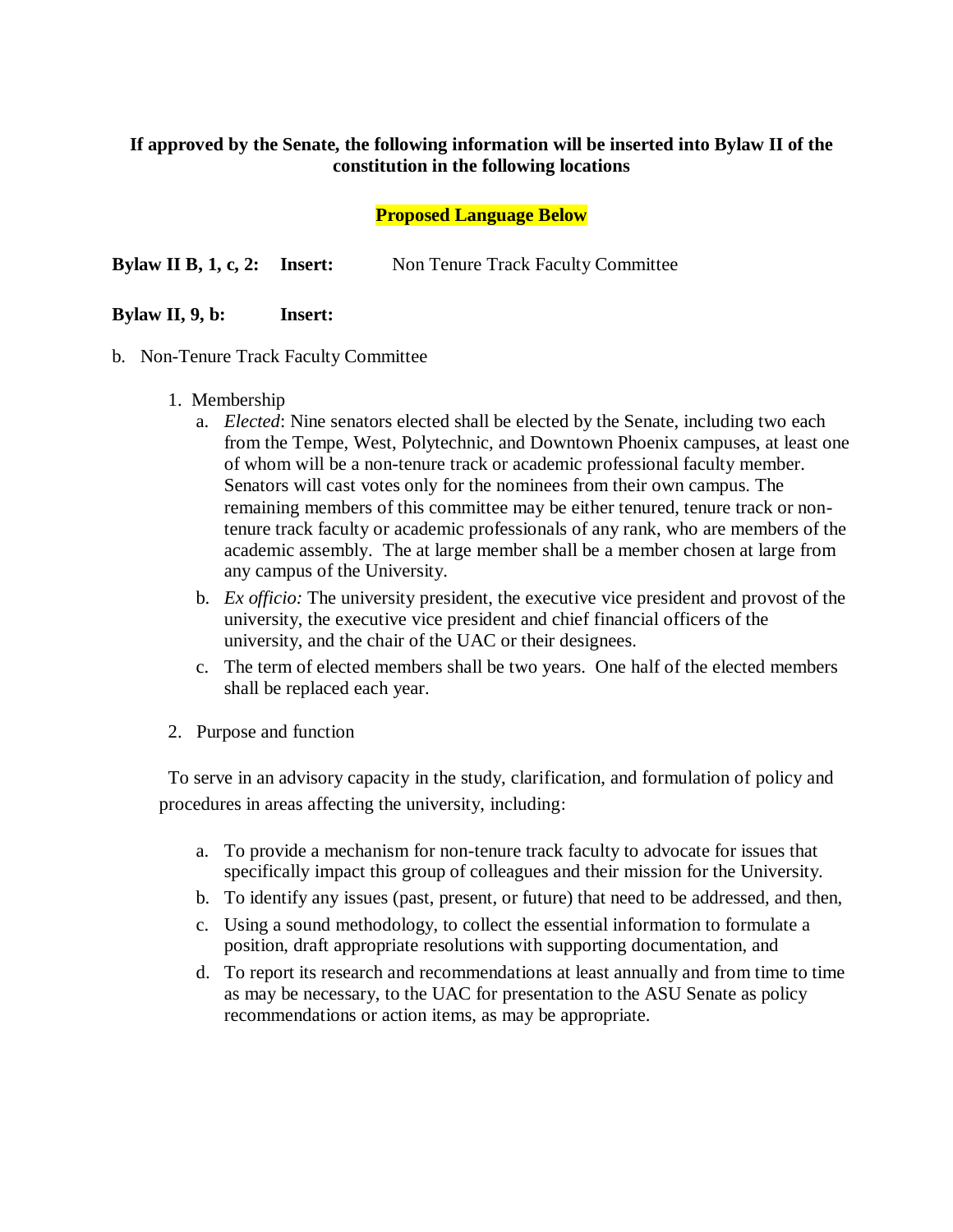#### **Senate Motion # 2013-35**

| <b>Motion Introduced by:</b> | Curriculum and Academic Programs Committee                                                                                                                        |
|------------------------------|-------------------------------------------------------------------------------------------------------------------------------------------------------------------|
|                              | Arnold Maltz, Chair                                                                                                                                               |
| Date of First Reading:       | February 18, 2013                                                                                                                                                 |
| Date of Second Reading:      | March 25, 2013                                                                                                                                                    |
| <b>Title of Motion:</b>      | Request from the College of Technology and Innovation –<br>Department of Engineering - for the establishment of a graduate<br>degree – MS in Software Engineering |

#### **Action Requested:**

The Curriculum and Academic Programs Committee recommends University Senate approval

of a proposal submitted by the College of Technology and Innovation – Department of

Engineering – for the establishment of a graduate degree – MS in Software Engineering

#### **Rationale:**

The MS in Software Engineering Program focuses on developing advanced knowledge and abilities in the design and application of software. The program involves the application of engineering principles to software development including design methodologies, operation principles, and maintenance and testing approaches. The MS in Software Engineering Program builds upon the BS in Software Engineering program and is aimed at developing professional skills in this discipline, as well as providing opportunities for students to engage in and develop research abilities.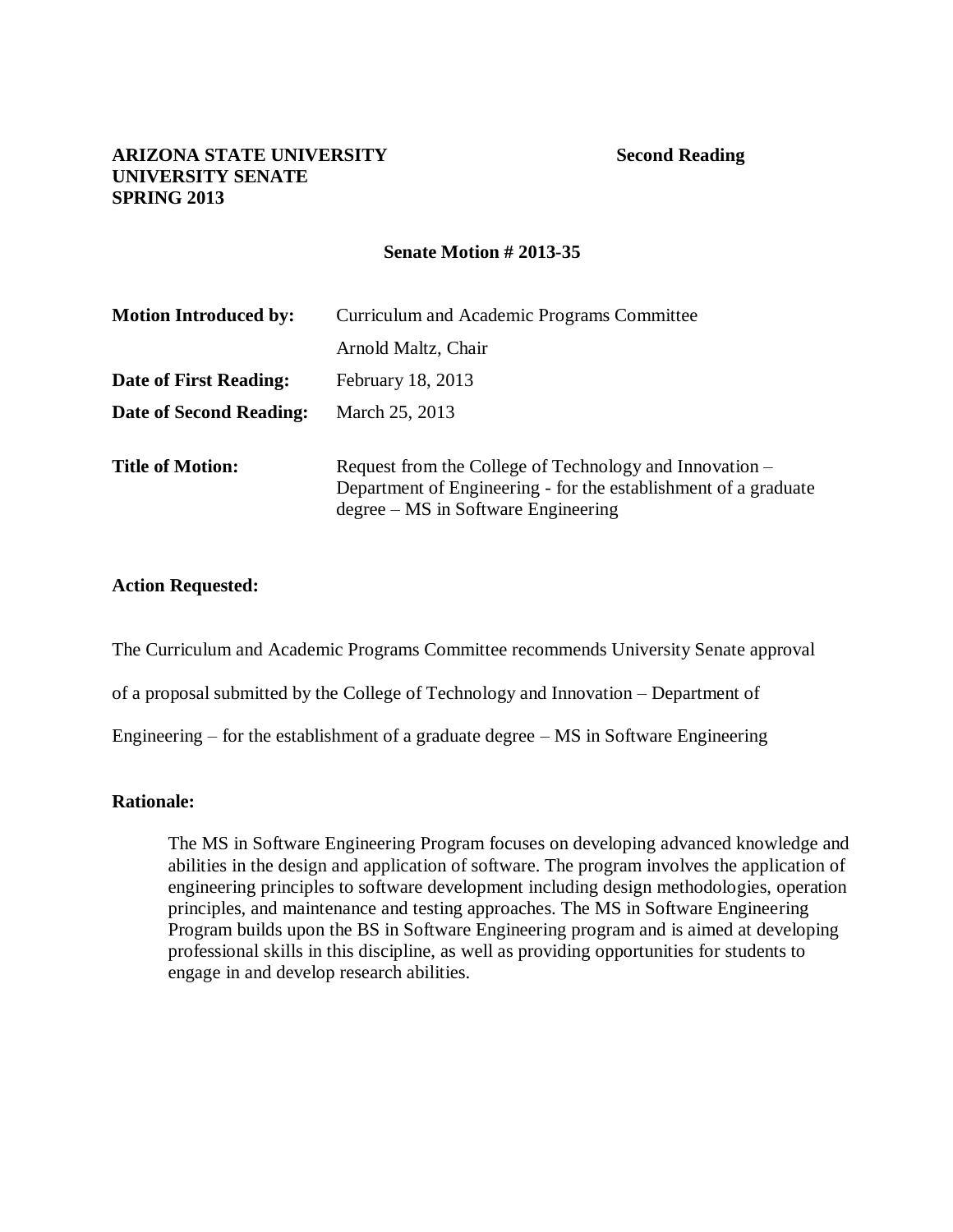# **Senate Motion # 2013-36**

| <b>Motion Introduced by:</b> | Curriculum and Academic Programs Committee<br>Arnold Maltz, Chair                                                                                                     |
|------------------------------|-----------------------------------------------------------------------------------------------------------------------------------------------------------------------|
| Date of First Reading:       | February 18, 2013                                                                                                                                                     |
| Date of Second Reading:      | March 25, 2013                                                                                                                                                        |
| <b>Title of Motion:</b>      | Request from the College of Technology and Innovation –<br>Department of Engineering - for the establishment of a graduate<br>$degree - MS$ in Information Technology |

# **Action Requested:**

The Curriculum and Academic Programs Committee recommends University Senate approval

of a proposal submitted by the College of Technology and Innovation – Department of

Engineering – for the establishment of a graduate degree – MS in Information Technology

#### **Rationale:**

Students who select the Master of Science in Information Technology obtain advanced technology skills that prepare them for careers in industry, education, or government. Through the curriculum, graduates design and implement information solutions, develop and implement enterprise databases, perform systems and network analysis, design and create graphic and geographic technology solutions, and serve as information and communications security experts. The program focuses on developing the ability to conceptualize, organize and realize information technology projects that meet the needs of users within an organizational or societal context. Program coursework encompasses core technologies and a specialization area with a culminating project experience.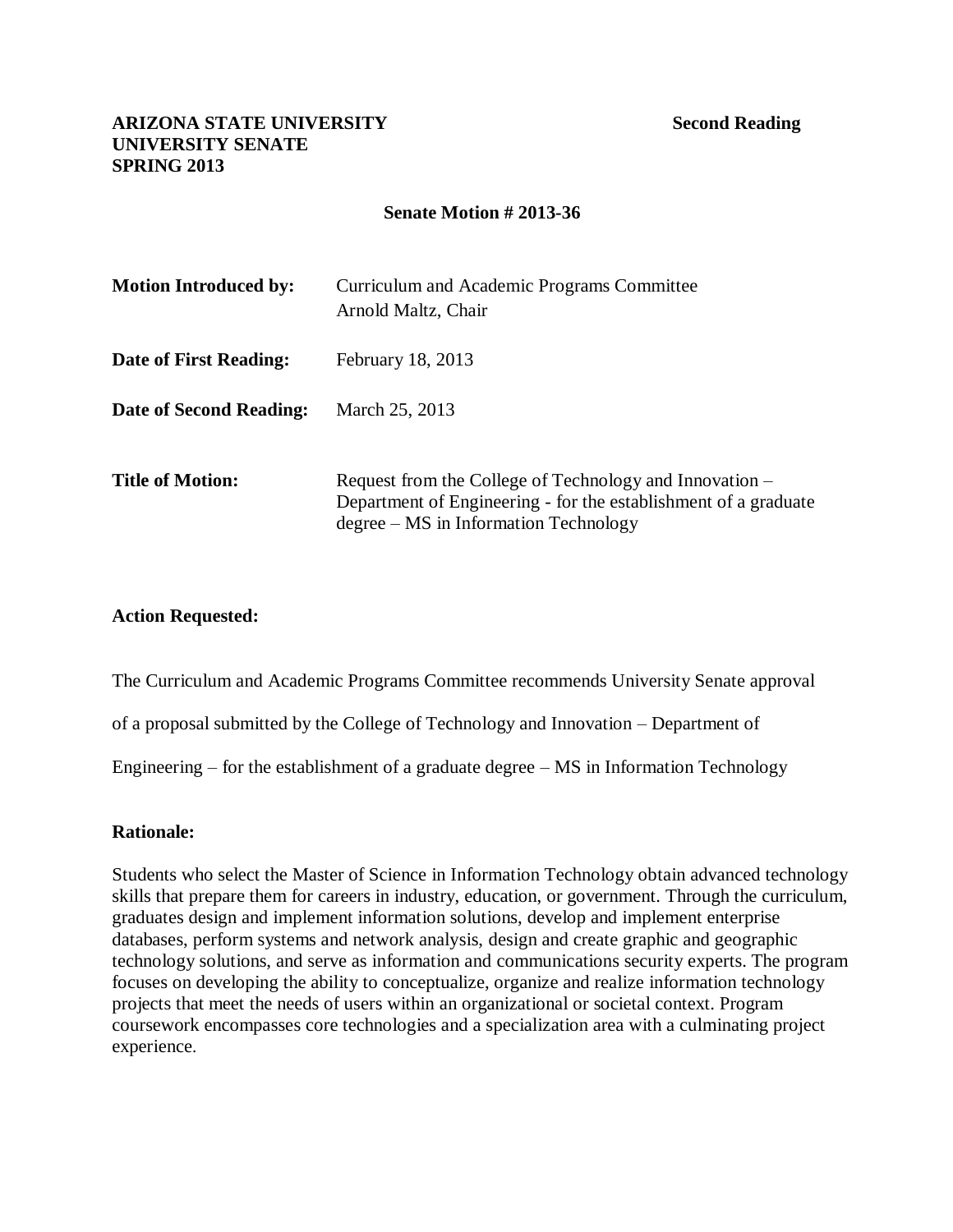# **Senate Motion # 2013-37**

| <b>Motion Introduced by:</b> | Curriculum and Academic Programs Committee<br>Arnold Maltz, Chair                                                                                                                                                          |
|------------------------------|----------------------------------------------------------------------------------------------------------------------------------------------------------------------------------------------------------------------------|
| Date of First Reading:       | February 18, 2013                                                                                                                                                                                                          |
| Date of Second Reading:      | March 25, 2013                                                                                                                                                                                                             |
| <b>Title of Motion:</b>      | Request from the College of Technology and Innovation – Morrison<br>School of Agribusiness and Resource Management – for the<br>establishment of a graduate degree – PhD in Agribusiness and<br><b>Resource Management</b> |

# **Action Requested:**

The Curriculum and Academic Programs Committee recommends University Senate approval of a proposal submitted by the College of Technology and Innovation – Morrison School of Agribusiness and Resource Management – for the establishment of a graduate degree – PhD

in Agribusiness and Resource Management

# **Rationale:**

The Morrison School of Agribusiness and Resource Management (MSARM, a unit within the College of Technology and Innovation, CTI) proposes a PhD in Agribusiness and Resource Management (ARM). MSARM has offered an Agribusiness concentration under the Ph.D. in Business Administration jointly with the W. P. Carey School of Business since 2008, but wishes to establish a stand-alone Ph.D. to be housed in CTI. The PhD in ARM will train a new generation of scholars who will be fully capable of assuming faculty positions in the top Agribusiness and Resource Management programs in the world. The focus of the degree will be the rigorous theoretical and empirical study of issues unique to the food, energy, environment, resource, water and habitat systems in the US and abroad. The PhD is inherently interdisciplinary as it will combine study in environmental sciences, business and sustainability to produce scholars capable of conducting research that cuts across many traditional fields of inquiry.

# **ARIZONA STATE UNIVERSITY Second Reading**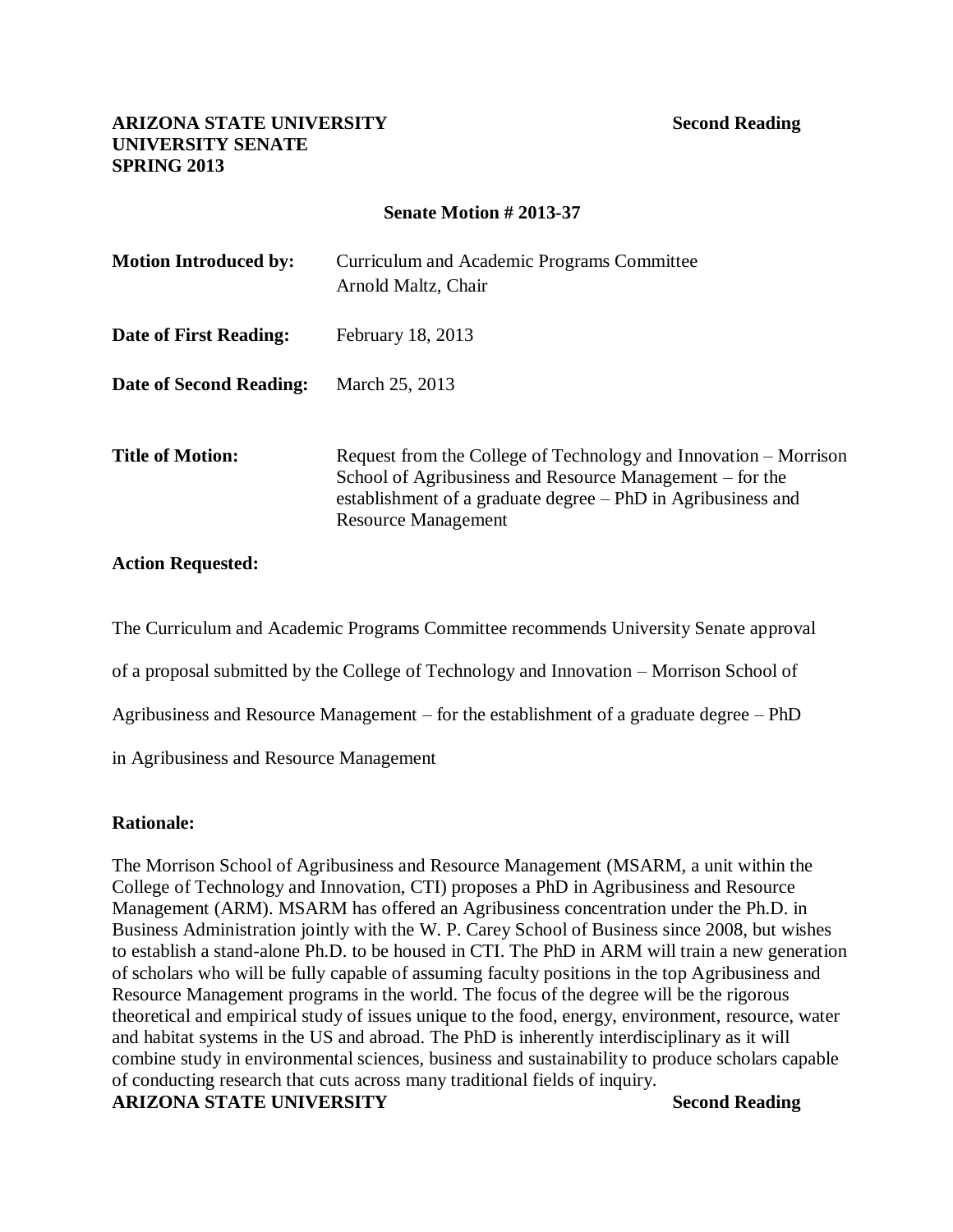# **UNIVERSITY SENATE SPRING 2013**

### **Senate Motion # 2013-38**

| <b>Motion Introduced by:</b> | Curriculum and Academic Programs Committee<br>Arnold Maltz, Chair                                                                                                                                            |
|------------------------------|--------------------------------------------------------------------------------------------------------------------------------------------------------------------------------------------------------------|
| Date of First Reading:       | February 18, 2013                                                                                                                                                                                            |
| Date of Second Reading:      | March 25, 2013                                                                                                                                                                                               |
| <b>Title of Motion:</b>      | Request from the Ira A. Fulton Schools of Engineering – School of<br>Computing, Informatics, and Decision Systems Engineering–for the<br>establishment of a graduate certificate – Lean Six Sigma Black Belt |

#### **Action Requested:**

The Curriculum and Academic Programs Committee recommends University Senate approval

of a proposal submitted by the Ira A. Fulton Schools of Engineering – School of Computing,

Informatics, and Decision Systems Engineering – for the establishment of a graduate certificate –

Lean Six Sigma Black Belt

#### **Rationale:**

The Lean Six Sigma Black Belt Certificate is aimed at engineers and managers who oversee tactical and strategic projects as well as various operational functions in their organizations. The LSSBB certificate at ASU is intended to replace the Six Sigma Black Belt area of the Graduate Certificate in Statistics as a standalone certificate with a distinct application process. The Six Sigma Black Belt area of the Statistics Certificate has been very popular among the students (primarily MS in Industrial Engineering students), and has generated significant demand for the area courses through the various programs that the Office of Global Outreach & Extended Education (GOEE) run. In particular, GOEE has been able to market the Statistics-Six Sigma Black Belt to various non-degree student populations. Hence, we expect that the proposed certificate will generate significant interest and demand by MS in IE students as well as working professionals looking to further their leadership skills and expertise in statistical modeling and analysis of industrial processes.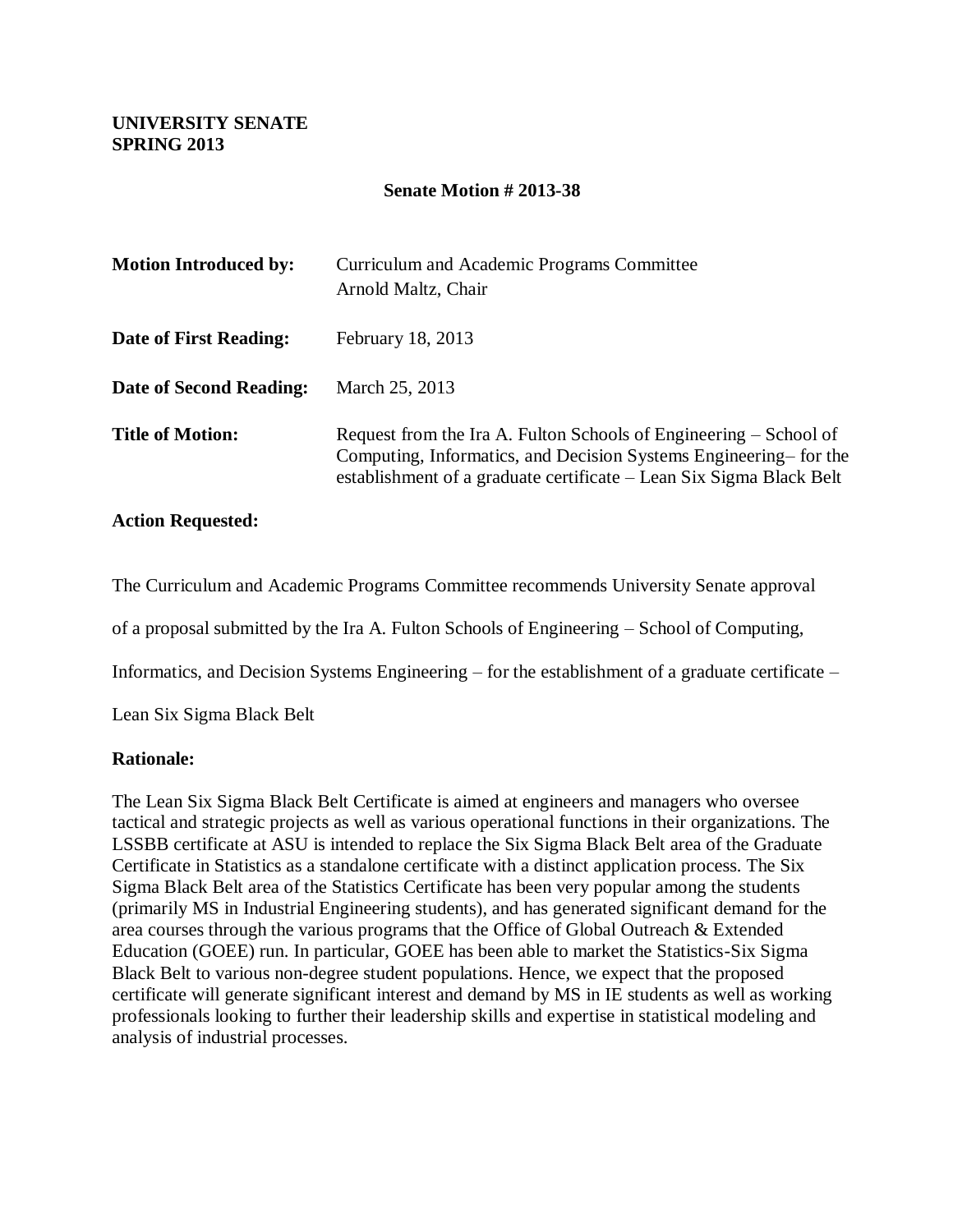### **Senate Motion # 2013-39**

| <b>Motion Introduced by:</b> | Curriculum and Academic Programs Committee<br>Arnold Maltz, Chair                                                                                                                                                                                                    |
|------------------------------|----------------------------------------------------------------------------------------------------------------------------------------------------------------------------------------------------------------------------------------------------------------------|
| Date of First Reading:       | February 18, 2013                                                                                                                                                                                                                                                    |
| Date of Second Reading:      | March 25, 2013                                                                                                                                                                                                                                                       |
| <b>Title of Motion:</b>      | Request from the New College of Interdisciplinary Arts and<br>Sciences – School of Humanities, Arts and Cultural Studies – for the<br>name change of an undergraduate degree – from BA in Religion and<br>Applied Ethics – to BA in Philosophy, Religion and Society |

#### **Action Requested:**

The Curriculum and Academic Programs Committee recommends University Senate approval of a proposal submitted by the New College of Interdisciplinary Arts and Sciences – School of Humanities, Arts and Cultural Studies – for the name change of an undergraduate degree – from BA in Religion and Applied Ethics– to BA in Philosophy, Religion and Society

# **Rationale:**

The name change will clarify the program's content and make the areas covered in the degree more visible and understandable to students.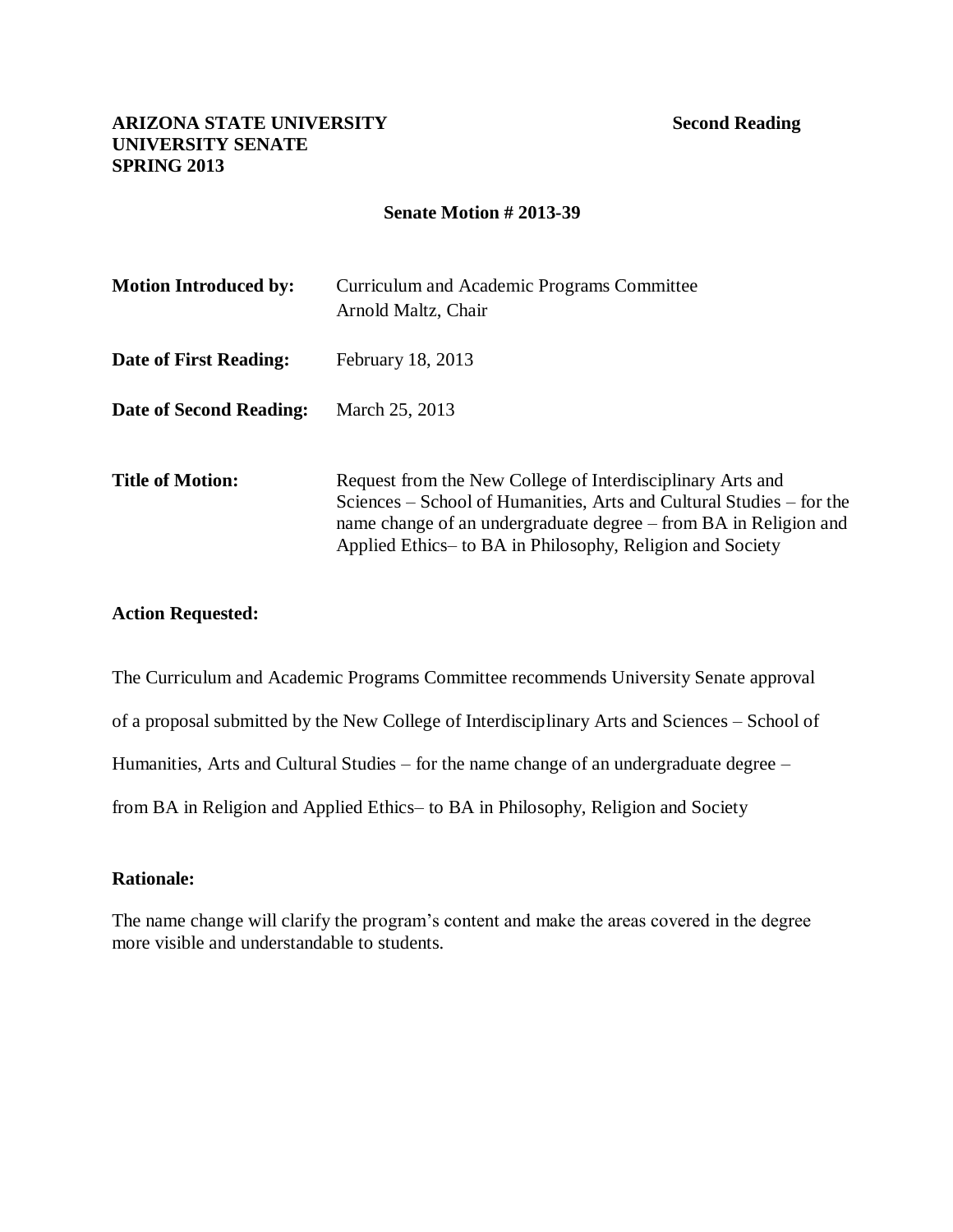### **Senate Motion # 2013-40**

| <b>Motion Introduced by:</b> | Curriculum and Academic Programs Committee<br>Arnold Maltz, Chair                                                                                                                                                                                              |
|------------------------------|----------------------------------------------------------------------------------------------------------------------------------------------------------------------------------------------------------------------------------------------------------------|
| Date of First Reading:       | February 18, 2013                                                                                                                                                                                                                                              |
| Date of Second Reading:      | March 25, 2013                                                                                                                                                                                                                                                 |
| <b>Title of Motion:</b>      | Request from the New College of Interdisciplinary Arts and<br>Sciences – School of Humanities, Arts and Cultural Studies – for the<br>name change of an undergraduate degree – from BA in Integrated<br>Studies – to BA in Interdisciplinary Arts and Sciences |

# **Action Requested:**

The Curriculum and Academic Programs Committee recommends University Senate approval

of a proposal submitted by the New College of Interdisciplinary Arts and Sciences – School of

Humanities, Arts and Cultural Studies – for the name change of an undergraduate degree –

from BA in Integrated Studies – to BA in Interdisciplinary Arts and Sciences

#### **Rationale:**

The program name "Integrative Studies" creates confusion. The question commonly asked by students and also by the larger community is, "What does Integrative Studies mean?" By changing the program name to Interdisciplinary Arts and Sciences, there is a direct linkage to the New College of Interdisciplinary Arts and Sciences and understanding the program substance is immediate and clear.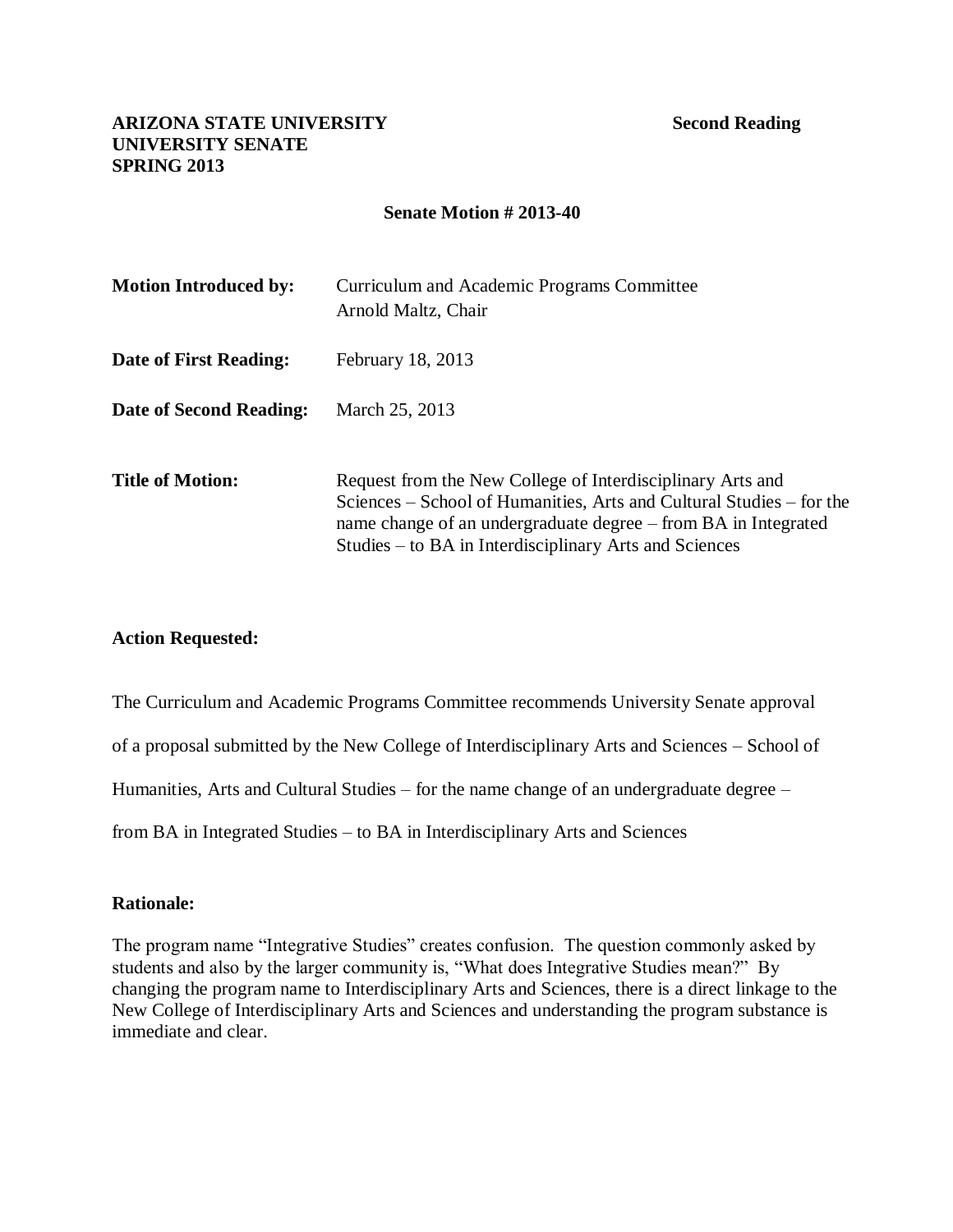# **Senate Motion # 2013-41**

| <b>Motion Introduced by:</b> | Curriculum and Academic Programs Committee<br>Arnold Maltz, Chair                                                                             |
|------------------------------|-----------------------------------------------------------------------------------------------------------------------------------------------|
| Date of First Reading:       | February 18, 2013                                                                                                                             |
| Date of Second Reading:      | March 25, 2013                                                                                                                                |
| <b>Title of Motion:</b>      | Request from the School of Sustainability $-$ for the establishment of<br>a graduate degree – Executive Masters for Sustainability Leadership |

# **Action Requested:**

The Curriculum and Academic Programs Committee recommends University Senate approval

of a proposal submitted by the School of Sustainability – for the establishment of a graduate

degree – Executive Masters for Sustainability Leadership

# **Rationale:**

The goal of the Executive Masters for Sustainability Leadership (EMSL) is to prepare experienced professionals to significantly advance sustainability practices in the workplace and to lead the institutional and cultural change that transforms sustainability into the gold standard for best institutional practices.

The EMSL is an accelerated degree program for active, mid-career professionals working in or near sustainability roles or other, related arenas. The program will equip graduates to drive highimpact transformative results for their companies, organizations, communities and their own careers. Designed directly for the working professional, EMSL students will be able to complete the program in about one year through a combination of unique in-person experiences, online course content and a capstone-project.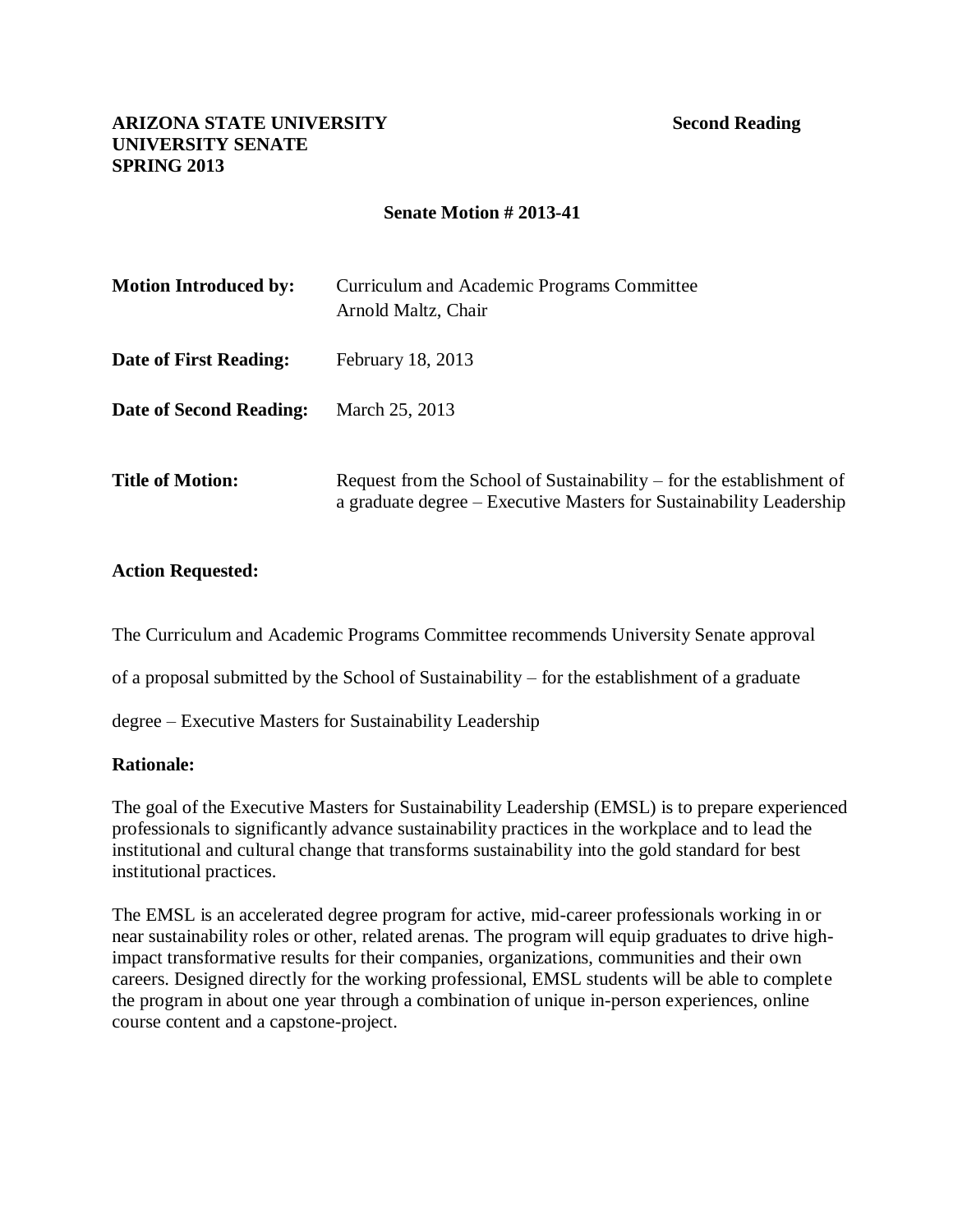#### *For Senate meeting use only, official versions of all motions are found online at the Senate website* New Business to Follow

# **ARIZONA STATE UNIVERSITY First Reading UNIVERSITY SENATE SPRING 2013**

# **Senate Motion # 2013-43**

| <b>Motion Introduced by:</b> | Curriculum and Academic Programs Committee<br>Arnold Maltz, Chair                                                                                                                          |
|------------------------------|--------------------------------------------------------------------------------------------------------------------------------------------------------------------------------------------|
| Date of First Reading:       | March 25, 2013                                                                                                                                                                             |
| Date of Second Reading:      | April 22, 2013                                                                                                                                                                             |
| <b>Title of Motion:</b>      | Request from the Herberger Institute for Design and the Arts–Office<br>of the Dean - for the establishment of a graduate certificate - Socially<br>Engaged Practice in Design and the Arts |

# **Action Requested:**

The Curriculum and Academic Programs Committee recommends University Senate approval

of a proposal submitted by the Herberger Institute for Design and the Arts – Office of the Dean –

for the establishment of a graduate certificate – Socially Engaged Practice in Design and the

Arts

# **Rationale:**

Socially Engaged Practice in Design and the Arts is an evolving area of art and design that uses community participation, reciprocal organizational relationships, and collaboration in public contexts to promote civic dialogue and investigate pressing issues of our time.

This certificate program provides a theoretical framework, rigorous training, and field experience in arts and design in civic and applied settings. Students in the Herberger Institute for Design and the Arts are the target audience, although the certificate is open to students from across the university. Course credit in the in the certificate can also apply towards a student's major field of study in any of the units in the Herberger Institute, making it appealing to students already seeking a master's degree.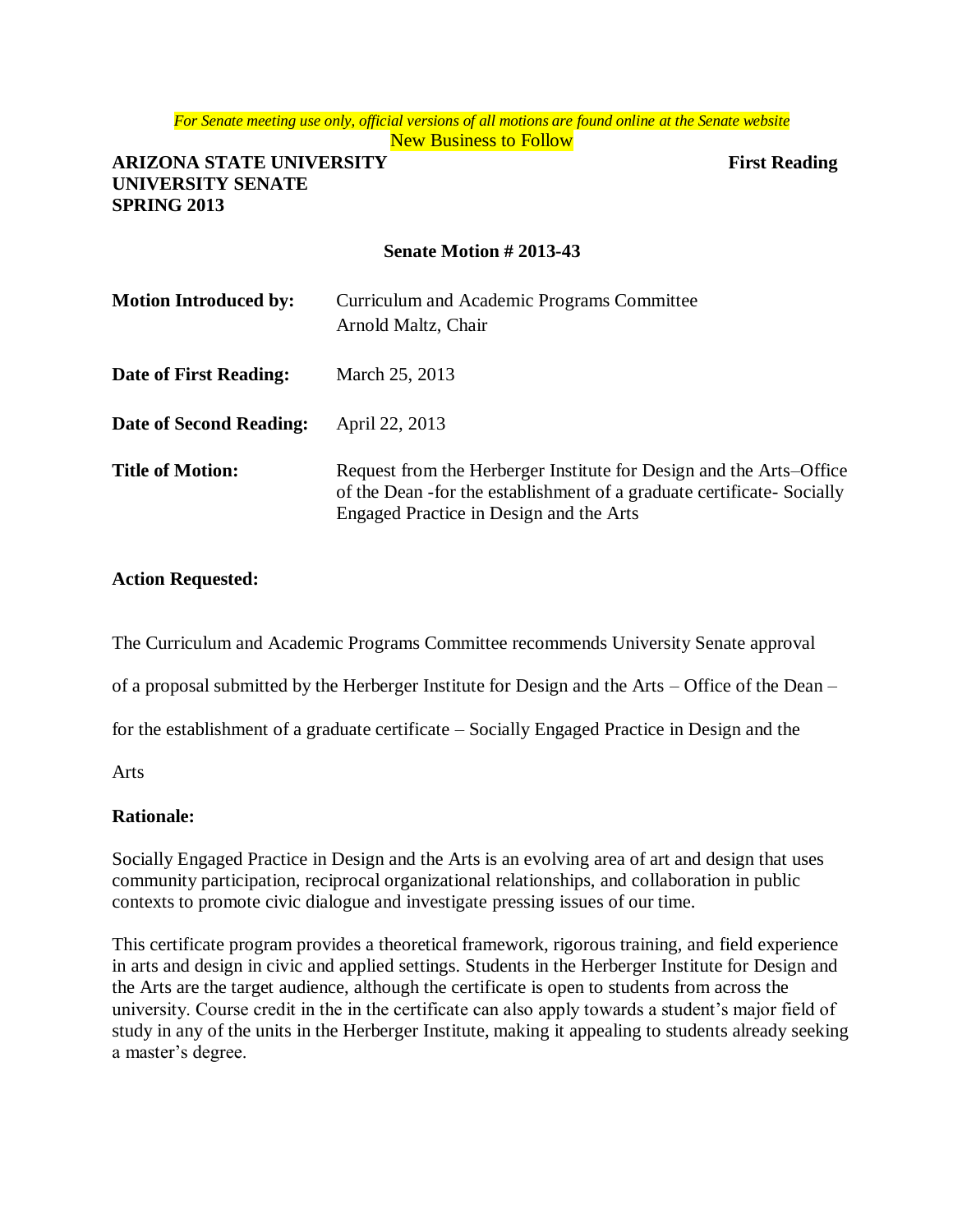### **Senate Motion # 2013-44**

| <b>Motion Introduced by:</b> | Curriculum and Academic Programs Committee<br>Arnold Maltz, Chair                                                                                                              |
|------------------------------|--------------------------------------------------------------------------------------------------------------------------------------------------------------------------------|
| Date of First Reading:       | March 25, 2013                                                                                                                                                                 |
| Date of Second Reading:      | April 22, 2013                                                                                                                                                                 |
| <b>Title of Motion:</b>      | Request from the Herberger Institute for Design and the Arts–<br>School of Theatre and Film - for the establishment of an<br>undergraduate certificate - Arts Entrepreneurship |

#### **Action Requested:**

The Curriculum and Academic Programs Committee recommends University Senate approval

of a proposal submitted by the Herberger Institute for Design and the Arts – School of Theatre

and Film - for the establishment of an undergraduate certificate – Arts Entrepreneurship

#### **Rationale:**

Arts entrepreneurship is a trans-discipline that crosses and connects the traditional arts disciplines. A nascent field, arts entrepreneurship harnesses the skills and mindset of the entrepreneur to empower artists to create work that is meaningful, sustainable, and oriented to community and/or market need.

This certificate will allow students across art, dance, design, film, music, and theatre the opportunity to gain meaningful knowledge in business, marketing, and organizational skills and harness the skills and mindset of the entrepreneur.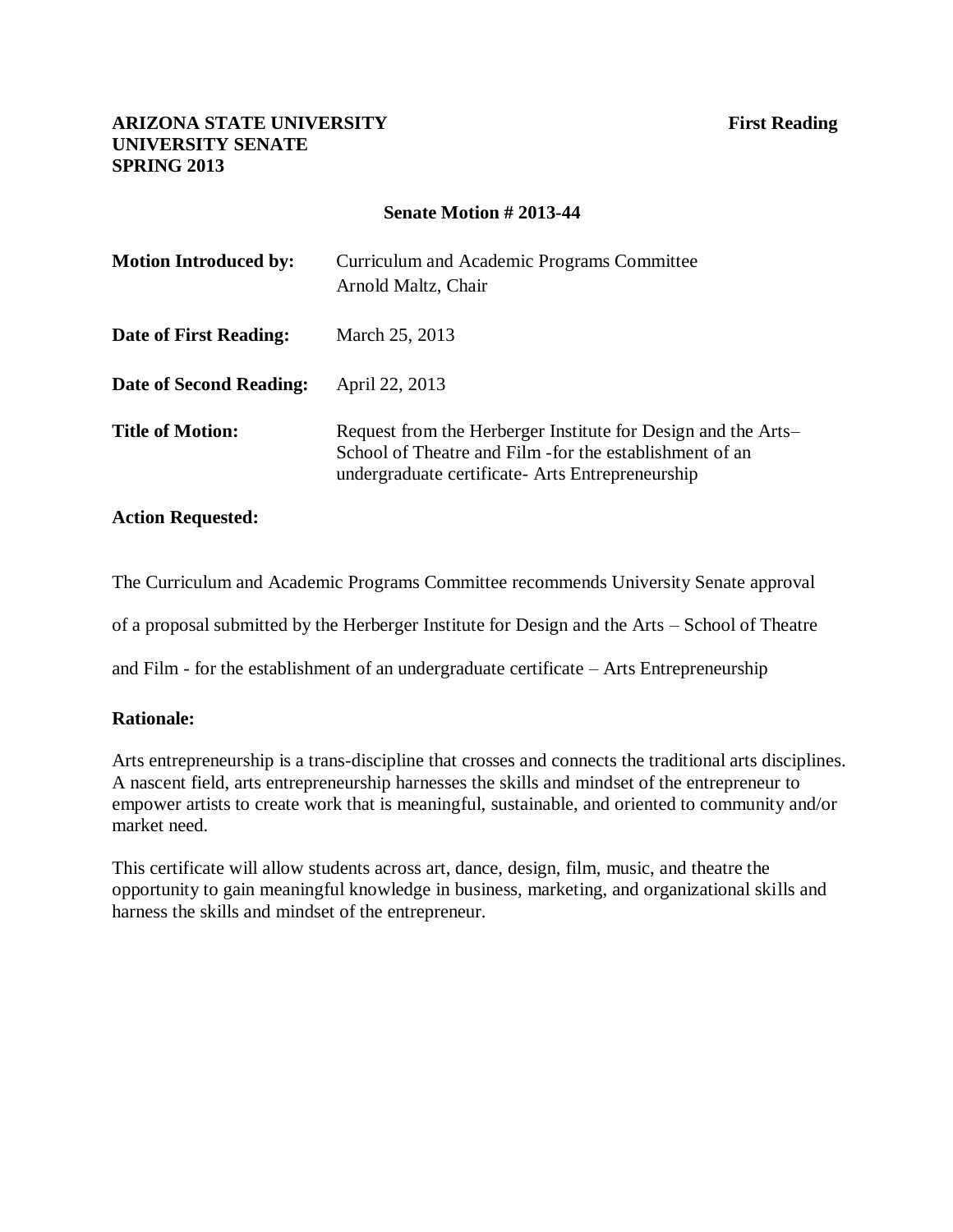### **Senate Motion # 2013-45**

| <b>Motion Introduced by:</b>   | Curriculum and Academic Programs Committee<br>Arnold Maltz, Chair                                                                                                                                                              |
|--------------------------------|--------------------------------------------------------------------------------------------------------------------------------------------------------------------------------------------------------------------------------|
| <b>Date of First Reading:</b>  | March 25, 2013                                                                                                                                                                                                                 |
| <b>Date of Second Reading:</b> | April 22, 2013                                                                                                                                                                                                                 |
| <b>Title of Motion:</b>        | Request from the Herberger Institute for Design and the Arts–for the<br>reorganization of an academic unit-Merger of the School of Theatre<br>and Film and the School of Dance - into the School of Film, Dance<br>and Theatre |

# **Action Requested:**

The Curriculum and Academic Programs Committee recommends University Senate approval

of a proposal submitted by the Herberger Institute for Design and the Arts – for the

reorganization of an academic unit – Merger of the School of Theatre and Film and the School

of Dance – into the School of Film, Dance and Theatre

#### **Rationale:**

The purpose is to establish a combined school: the School of Film, Dance and Theatre. This reorganization (disestablishment/reestablishment) should have little or no effect on the other schools (Art; Arts, Media and Engineering; The Design School; Music) within the Herberger Institute. All current curricular, outreach, and research programs will remain constant for the 2013-2014 academic year, with proposed growth resulting from cooperative programs to begin in fall 2014.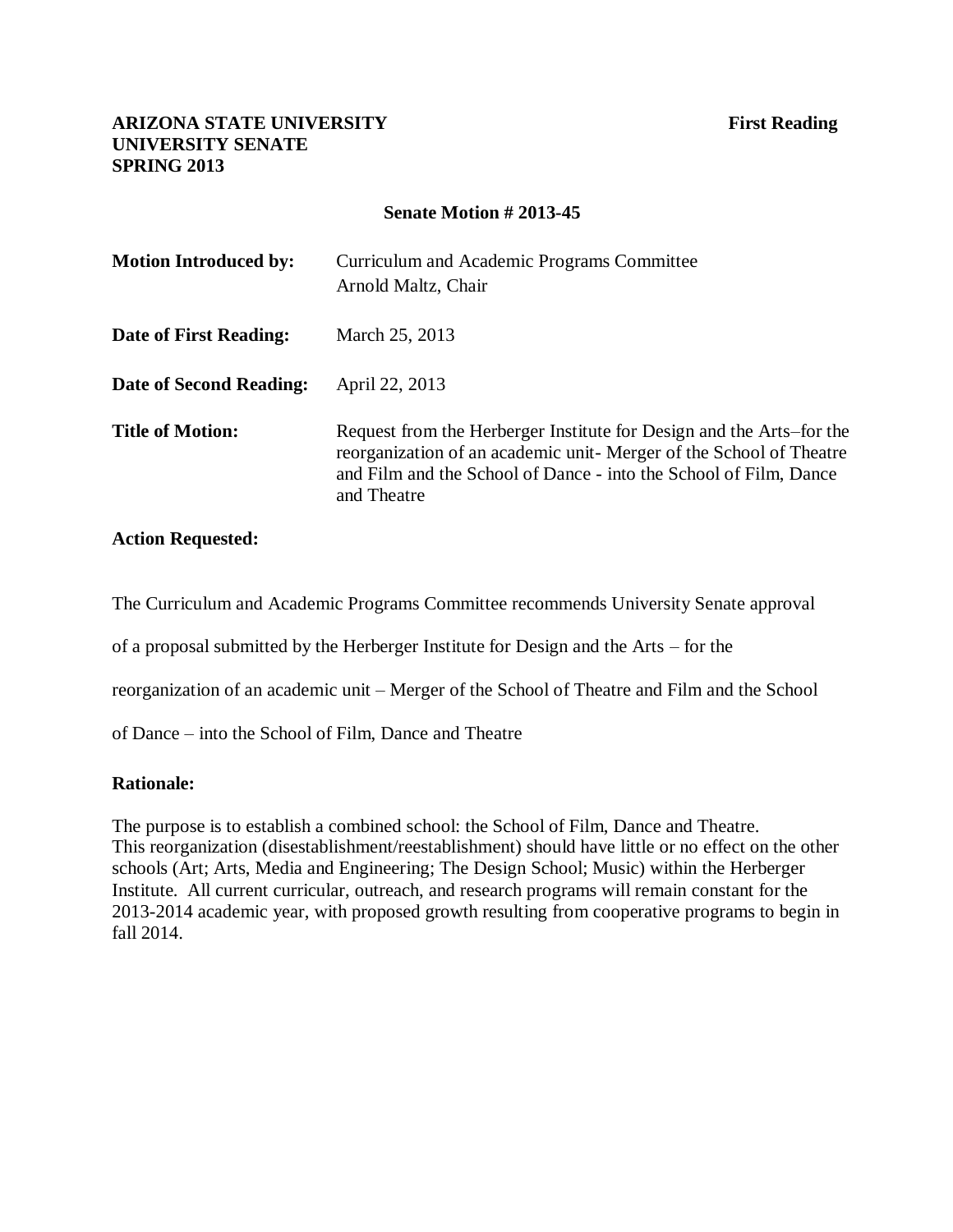### **Senate Motion # 2013-46**

| <b>Motion Introduced by:</b> | Curriculum and Academic Programs Committee<br>Arnold Maltz, Chair                                                                                                           |
|------------------------------|-----------------------------------------------------------------------------------------------------------------------------------------------------------------------------|
| Date of First Reading:       | March 25, 2013                                                                                                                                                              |
| Date of Second Reading:      | April 22, 2013                                                                                                                                                              |
| <b>Title of Motion:</b>      | Request from the Herberger Institute for Design and the Arts–for the<br>establishment of an undergraduate certificate - Socially Engaged<br>Practice in Design and the Arts |

### **Action Requested:**

The Curriculum and Academic Programs Committee recommends University Senate approval

of a proposal submitted by the Herberger Institute for Design and the Arts – for the establishment

of an undergraduate certificate – Socially Engaged Practice in Design and the Arts

#### **Rationale:**

Socially Engaged Practice in Design and the Arts is an evolving area of the arts and design that uses community participation, reciprocal organizational relationships, and collaboration in public contexts to promote civic dialogue and investigate pressing issues of our time. This certificate program provides training and field experience in arts and design in civic and applied settings.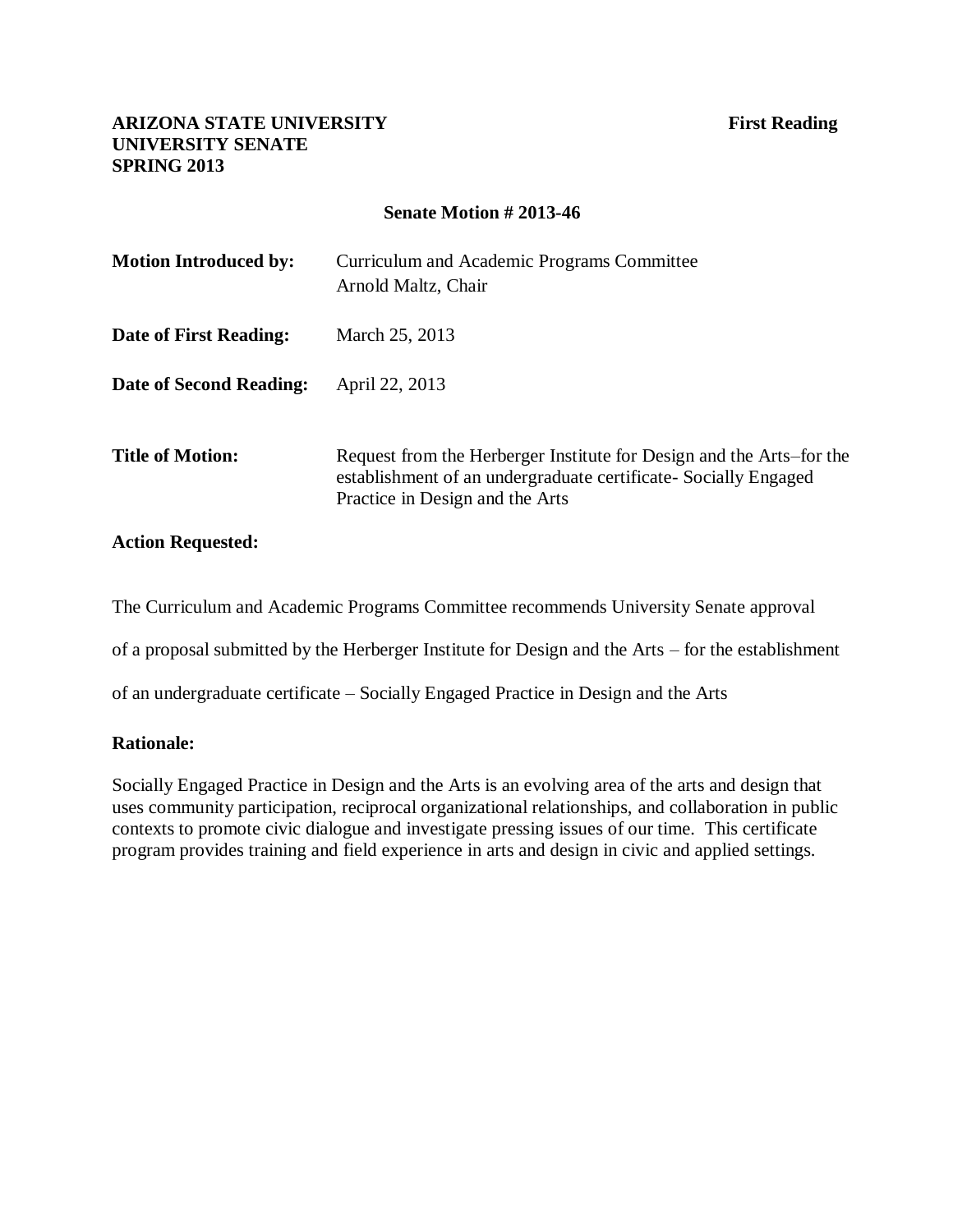# **Senate Motion # 2013-47**

| <b>Motion Introduced by:</b> | Curriculum and Academic Programs Committee<br>Arnold Maltz, Chair                                                                                                    |
|------------------------------|----------------------------------------------------------------------------------------------------------------------------------------------------------------------|
| Date of First Reading:       | March 25, 2013                                                                                                                                                       |
| Date of Second Reading:      | April 22, 2013                                                                                                                                                       |
| <b>Title of Motion:</b>      | Request from the College of Technology and Innovation–School of<br>Engineering– for the establishment of an undergraduate degree- BS<br>in Manufacturing Engineering |

#### **Action Requested:**

The Curriculum and Academic Programs Committee recommends University Senate approval

of a proposal submitted by the College of Technology and Innovation – School of Engineering -

for the establishment of an undergraduate degree – BS in Manufacturing Engineering

#### **Rationale:**

This program being proposed is an evolution of the existing, and long standing, BS in Manufacturing Engineering Technology degree within the College of Technology and Innovation (CTI). This successful program, the only BS degree with manufacturing in its title in the state, provides the CTI with a strong foundation for the new program with its outstanding laboratories, faculty and alumni base in many of the manufacturing operations within the metropolitan area and region.

The new program will produce graduates who are prepared for employment in a variety of types of manufacturing environments.